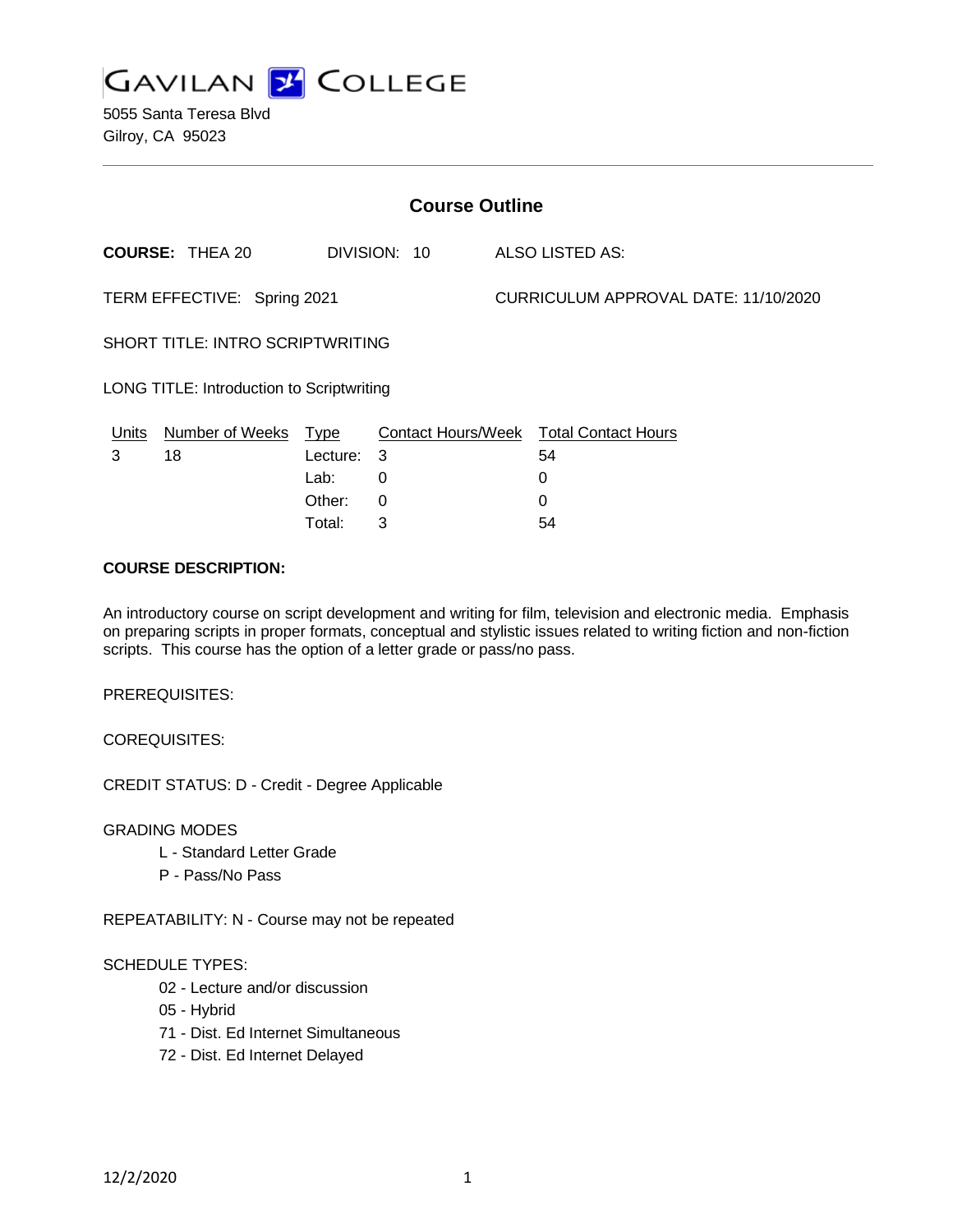### **STUDENT LEARNING OUTCOMES:**

By the end of this course, a student should:

1. Recognize and construct scripts for film, television, and electronic media productions.

2. Assemble scripts using correct formatting as required by industry standards.

3. Analyze completed scripts, and explain, use, and apply the process of pre-production in script development.

#### **CONTENT, STUDENT PERFORMANCE OBJECTIVES, OUT-OF-CLASS ASSIGNMENTS**

Curriculum Approval Date: 11/10/2020

3 HOURS

Overview Pre-production and Script Development for television and electronic media.

Introduction to script writing formats for television broadcast and electronic media.

Brainstorming techniques.

Understanding Libel and slander.

Evaluate television scripts produced for broadcast.

Understanding the visual aspects of scriptwriting.

Critique and provide feedback to submitted scripts.

Write a response to all of the scripts submitted for this assignment.

Prepare written critiques.

3 HOURS

Broadcast news segments for television and electronic media.

Write a 2-3 minute segment on a current topic.

Respond to all script submitted for this assignment.

Apply appropriate communication skills in conducting and writing an interview for a news broadcast

3 HOURS

A Brief History of plays on Television: Teleplays, Live Showcases

Read and view The Shawshank Redemption by Frank Darabont.

Write a scene by scene analysis of the action

3 HOURS

What is a Screenplay? Elements of the script for the screen compared to television and electronic media scripts.

Compare and contrast screenplays

3 HOURS

Writing the screenplay: Elements of the Script

Introduction for Final Draft. Formatting a screenplay.

Writing exercise: make a list of the people you came into contact with

today. Write 3 things that you know about them and then write 3 things

you imagine might be true about them.

Begin writing down ideas for your screenplay.

Evaluate and recognize the screenplay format.

Review and describe the elements of a shooting script.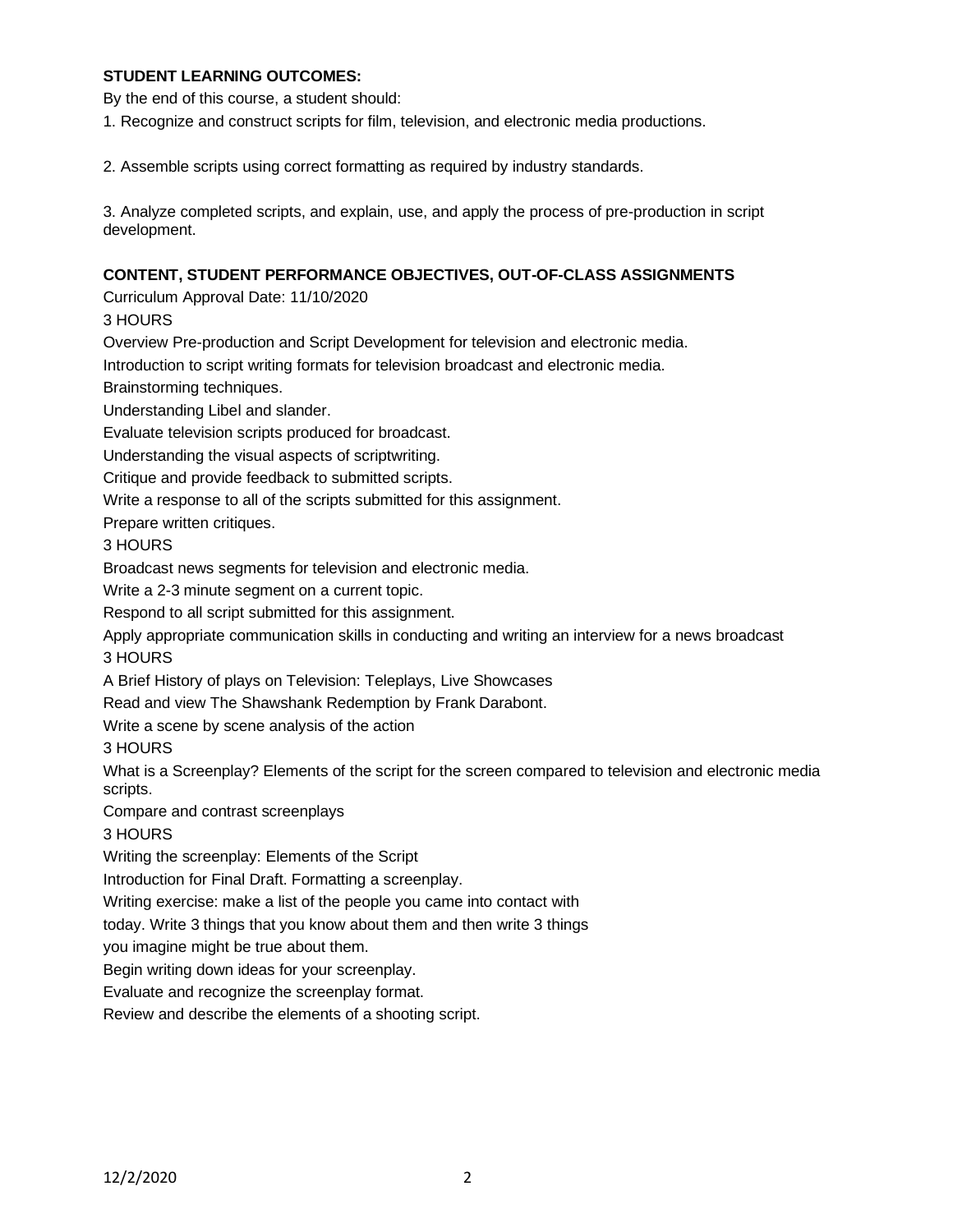# 3 HOURS

How to begin writing your script. The Subject- The Characters. Writing a compelling script. Who, what, where, what is happening. Brainstorming ideas. Writing exercise: Finding a central character. A protagonist. Surround your protagonist with other characters in his/her/its life. Compose a compelling protagonist. Apply and use imagination to create a character for a screenplay. 3 HOURS Let the writing process begin. The Screenplay format Techniques in formatting a screenplay. What is a treatment? Using index cards to outline action. Write a treatment or outline of the plot or action of your screenplay. Apply the techniques of screenplay formatting. Describe and explain the struggle of a protagonist. 3 HOURS Review the Foundations of Screenwriting Writing a Treatment/ Review Syd Field's Screenplay Submit a treatment for screenplay. Identify the elements of a compelling protagonist. Prepare a character analysis for the main character of a screenplay. 3 HOURS Character development View the movie: "JUNO" or other appropriate character driven movie. Writing Exercise: Define what the protagonist wants? What is his/her/its dilemma? Describe the crises he/she/it faces? How were they overcome it? What was a resolution? Submit character analysis for feedback. Respond to the characters submitted by your fellow writers. Evaluate and analyze characters in a given screenplay. 6 HOURS Act I-The Beginning: The set-up and plot points The first 30 pages Write the first 15-30 pages of screenplay. Submit them for class feedback. Read and provide feedback to scripts submitted as assigned. Evaluate the opening sequences of a screenplay. Employ proper formatting in developing the opening sequences of the screenplay.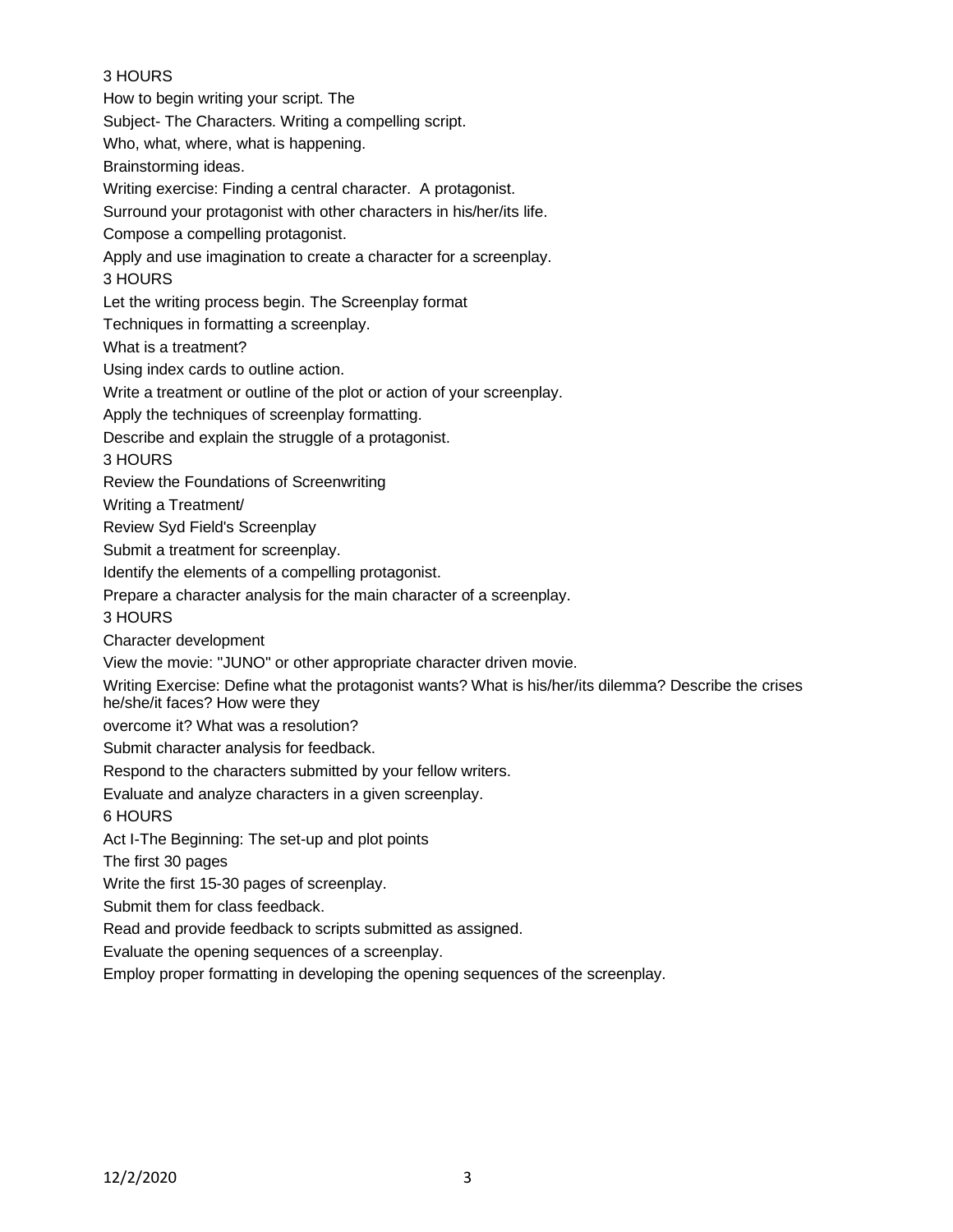# 6 HOURS

Act II-The Middle: The confrontation, dilemma, the struggle, complications, reversals. The Rising Action. Plot points.

Questions to ask.

Write the middle 15-30 pages of script.

Submit them for class feedback.

Read and provide feedback to scripts submitted as assigned.

SPO: Evaluate the middle sequences of a screenplay.

Review and provide feedback for scriptwriters.

Apply and use critiquing skills in discussing plot, characters, dialogue, and setting.

6 HOURS

The End- The Climax, The Denouement, The Resolution, The Falling Action.

Write the final 15-30 pages of your screenplay.

Submit them for class feedback.

Evaluate the final sequences of a screenplay.

Apply critiquing skills on plot, characters, dialogue and theme.

6 HOURS

Submitting a First Draft

Review and reflect on the feedback received from the class.

Incorporate the feedback into the first draft of your script.

Submit the first draft of your script.

Read and respond to script submitted as assigned.

Read and incorporate the feedback you received from you submission.

Apply critiquing skills on plot, characters, resolution, and theme.

Evaluate the underlying meaning of a story.

Rewrite, beginning the Second Draft

Submit the second draft of your screenplay.

Read and respond to script as assigned.

2 HOURS

Final written evaluation

### **METHODS OF INSTRUCTION:**

Lecture and discussion, submission of a variety of scripts, student to student peer evaluation, viewing interviews, films, television, and electronic media programs. Students will interact with each other and the instructor to ask questions, explore concepts, and engage in shared learning.METHODS OF INSTRUCTION:

Lecture and discussion, submission of a variety of scripts, On-line evaluation, Viewing interviews, films, television and electronic media programs.

# **OUT OF CLASS ASSIGNMENTS:**

Required Outside Hours: 10 Assignment Description: An original 10-page treatment Required Outside Hours: 48 Assignment Description: Numerous short assignments to prepare to write a screenplay. Required Outside Hours: 50 Assignment Description: A completed original short screenplay or the first act of a feature-length screenplay.